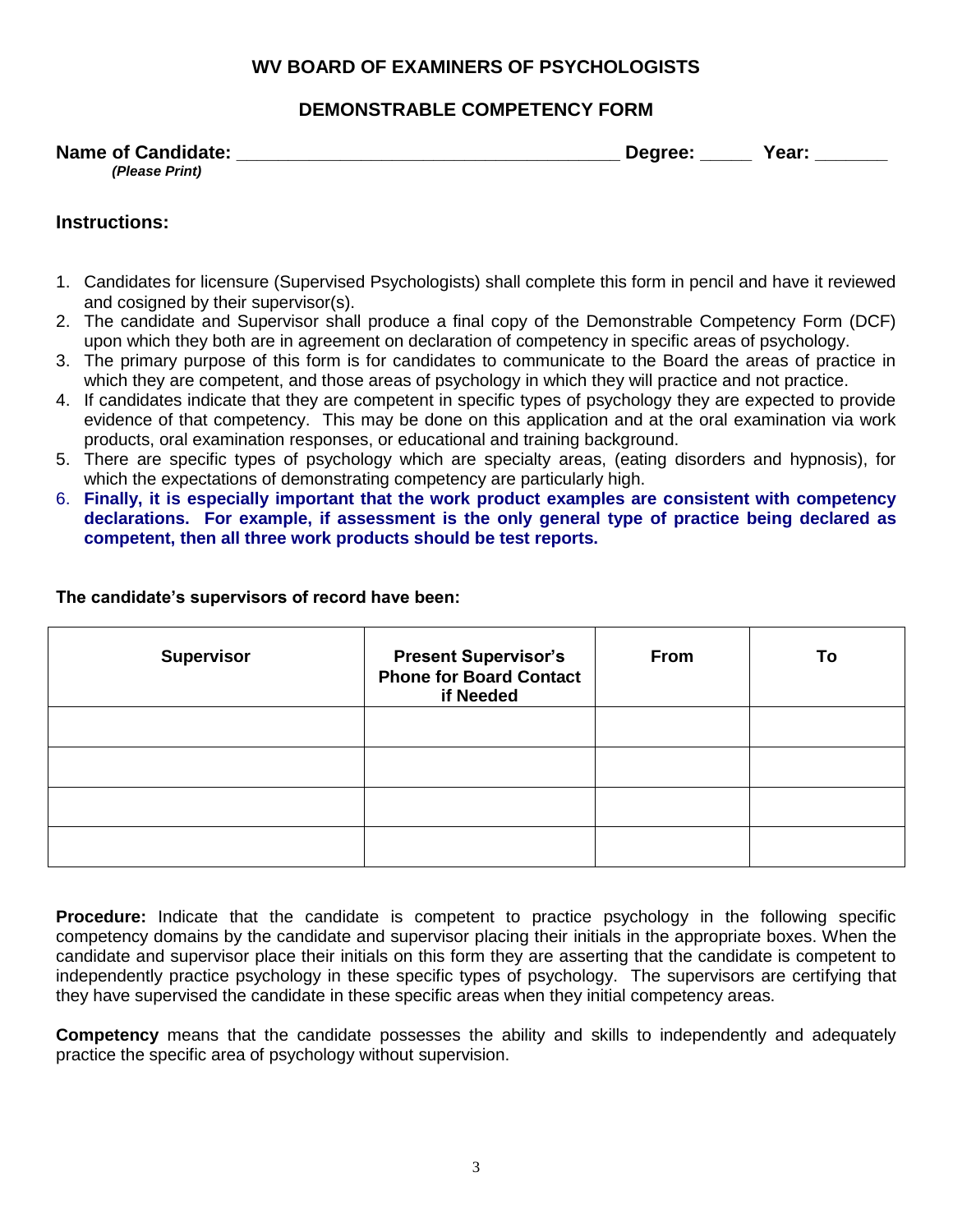| <b>General Knowledge Area Ratings</b>                                                                                                                                                                                                                                                                                                                                                                                                                                                       |                 |                                                                                                     |  |  |
|---------------------------------------------------------------------------------------------------------------------------------------------------------------------------------------------------------------------------------------------------------------------------------------------------------------------------------------------------------------------------------------------------------------------------------------------------------------------------------------------|-----------------|-----------------------------------------------------------------------------------------------------|--|--|
| <b>Knowledge Category</b>                                                                                                                                                                                                                                                                                                                                                                                                                                                                   |                 | <b>Candidate is</b><br><b>Competent To:</b><br><b>Supervisor and</b><br><b>Candidate's Initials</b> |  |  |
|                                                                                                                                                                                                                                                                                                                                                                                                                                                                                             |                 |                                                                                                     |  |  |
| 1. Various Techniques of Behavior Assessment: Interviewing techniques,<br>observational techniques, data collecting techniques.                                                                                                                                                                                                                                                                                                                                                             | <b>Practice</b> | <b>Supervise</b>                                                                                    |  |  |
| 2. Theories and Principles: Relevant to identifying a patient's need and problem:<br>principles of human growth and development, theories of personality and socio-<br>emotional factors, theories of intelligence and ability factors, and psychopathology.                                                                                                                                                                                                                                |                 |                                                                                                     |  |  |
| 3. Factors Affecting Behavior: Cultural differences, individual differences, motivation,<br>cultural interventions, organizational structures and processes.                                                                                                                                                                                                                                                                                                                                |                 |                                                                                                     |  |  |
| 4. Psychosomatic: Symptoms of common physical diseases and psychosomatic<br>reactions and syndromes.                                                                                                                                                                                                                                                                                                                                                                                        |                 |                                                                                                     |  |  |
| 5. Effects of Major Psychotropic Drugs: Common prescription drugs upon behavior,<br>affect, and cognition.                                                                                                                                                                                                                                                                                                                                                                                  |                 |                                                                                                     |  |  |
| 6. Tests and Measurement Techniques and Instruments: Assessing and/or<br>measuring relevant characteristics: achievement tests, diagnostic tests, personality<br>inventories, techniques for sensory motor assessment, neuropsychological tests,<br>tests of social maturity, developmental and adaptive behavior, measures of self<br>concept, measures of attitude and value, tests of mental ability and intellectual<br>functioning, and assessment techniques for special populations. |                 |                                                                                                     |  |  |
| 7. Test and Measurement Concepts: Various concepts relating to tests and<br>measurements, standardized test procedures, methods, of test construction, validity,<br>reliability, test score and norms, test fairness, factors affecting test performance, test<br>standards.                                                                                                                                                                                                                |                 |                                                                                                     |  |  |
| 8. Diagnostic Classifications: Knowledge of current diagnostic classification system<br>as contained in the current Diagnostic and Statistical Manual.                                                                                                                                                                                                                                                                                                                                      |                 |                                                                                                     |  |  |
| 9. Differential Diagnosis: Ability to formulate differential diagnoses of mental<br>disorders.                                                                                                                                                                                                                                                                                                                                                                                              |                 |                                                                                                     |  |  |
| 10. Treatment Planning: Ability to formulate and implement treatment programs for<br>nervous and mental disorders.                                                                                                                                                                                                                                                                                                                                                                          |                 |                                                                                                     |  |  |
| 11. Ethics: Knowledge of and acting within the APA Ethical Code and Rules and<br>Regulations of Licensed Psychologists in West Virginia.                                                                                                                                                                                                                                                                                                                                                    |                 |                                                                                                     |  |  |
| 12. Social System Skills: for consultation.                                                                                                                                                                                                                                                                                                                                                                                                                                                 |                 |                                                                                                     |  |  |
| 13. Report Writing: Ability to communicate in writing progress or results or treatment<br>and assessment.                                                                                                                                                                                                                                                                                                                                                                                   |                 |                                                                                                     |  |  |
| 14. Research and Review of current literature.                                                                                                                                                                                                                                                                                                                                                                                                                                              |                 |                                                                                                     |  |  |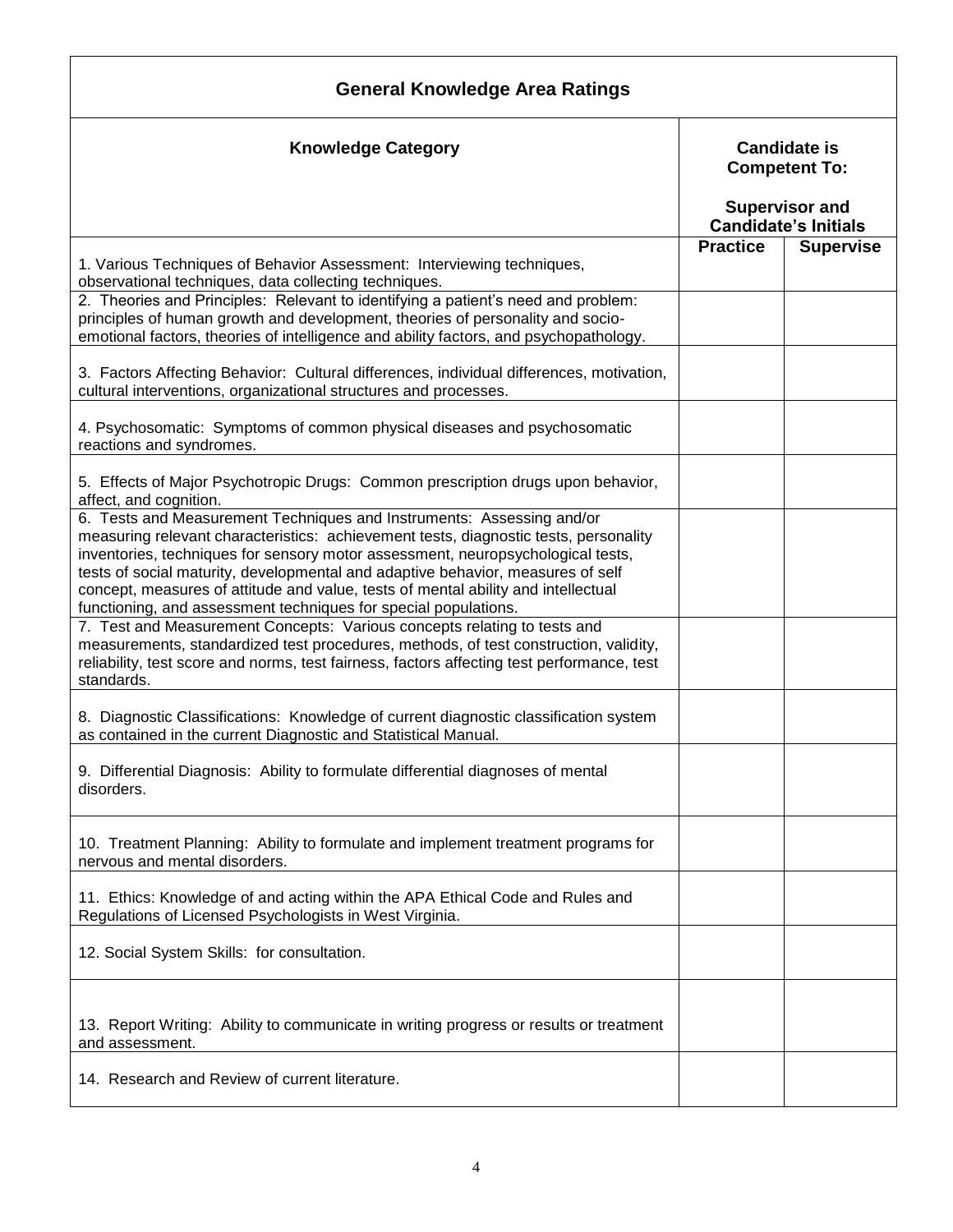# **Practice Domains:**

| The candidate is competent in these practice domains:<br><b>Supervisor and Candidate's Initials</b> |              |                   |              |                                               |
|-----------------------------------------------------------------------------------------------------|--------------|-------------------|--------------|-----------------------------------------------|
| <b>Assessment</b>                                                                                   | <b>Adult</b> | <b>Adolescent</b> | <b>Child</b> | Frequently Used Tests& Measures, Please list: |
| Intelligence                                                                                        |              |                   |              |                                               |
| Personality-<br>Projective                                                                          |              |                   |              |                                               |
| Personality-objective                                                                               |              |                   |              |                                               |
| Achievement                                                                                         |              |                   |              |                                               |
| Neuropsychological<br>Screening                                                                     |              |                   |              |                                               |
| Formal Neuropsych.<br>Evaluations                                                                   |              |                   |              |                                               |
| Vocational                                                                                          |              |                   |              |                                               |
| Forensic:<br>Commitment                                                                             |              |                   |              |                                               |
| Forensic: Custody                                                                                   |              |                   |              |                                               |
| Forensic: Criminal                                                                                  |              |                   |              |                                               |
| Forensic:<br>Civil                                                                                  |              |                   |              |                                               |
| <b>Parental Suitability</b>                                                                         |              |                   |              |                                               |
| Sexual Offender<br>Assessment                                                                       |              |                   |              |                                               |
| Sexual Offender<br>Treatment                                                                        |              |                   |              |                                               |
| Other:                                                                                              |              |                   |              |                                               |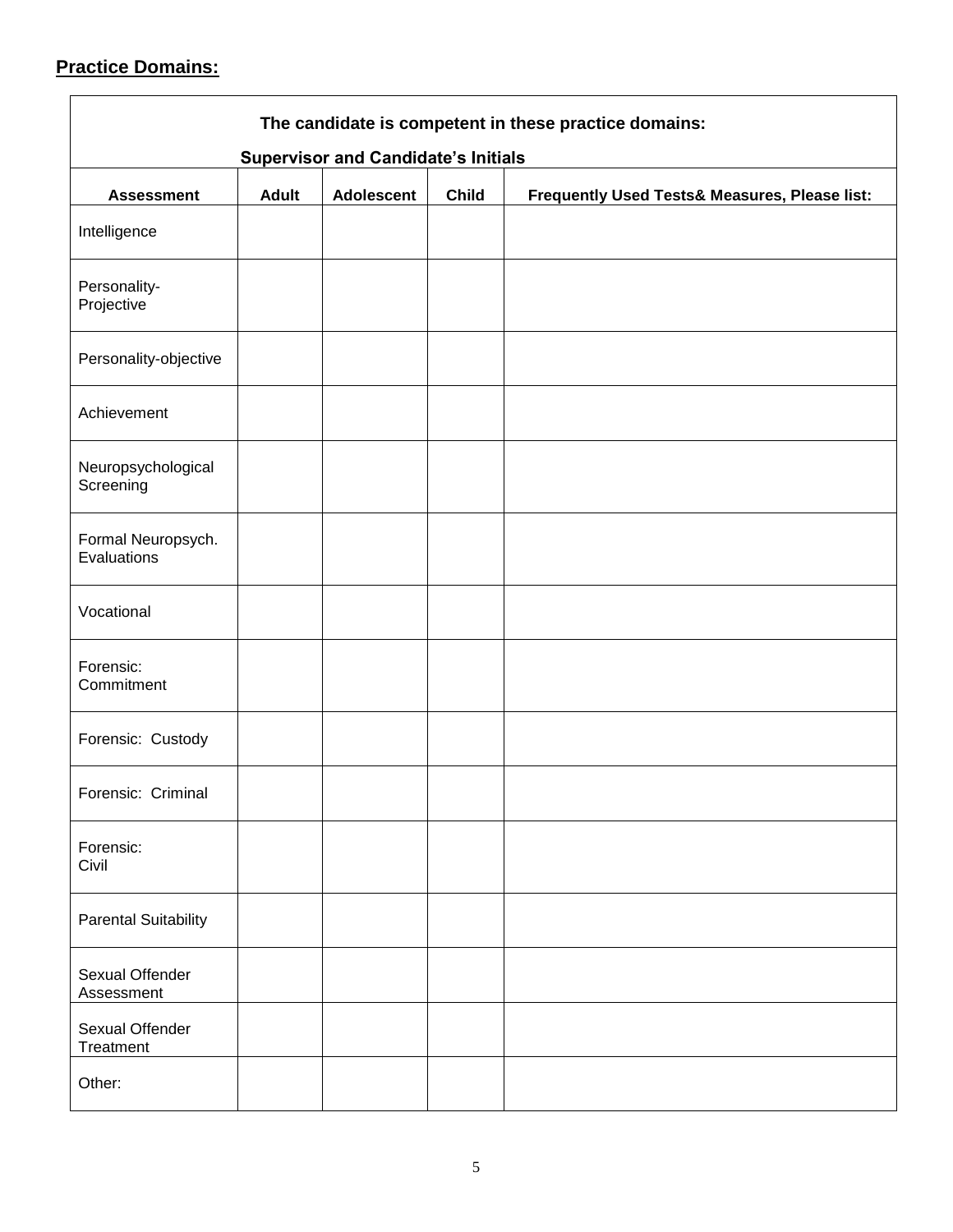# **Clinical Interventions:**

|                                  |              | <b>Supervisor and Candidate's Initials</b> |              |                                 | The candidate is competent to provide these clinical interventions: Attach additional pages if needed. |
|----------------------------------|--------------|--------------------------------------------|--------------|---------------------------------|--------------------------------------------------------------------------------------------------------|
| <b>Clinical Interventions</b>    | <b>Adult</b> | <b>Adolescent</b>                          | <b>Child</b> | <b>Therapy</b><br><b>Models</b> | Training in this area was<br>received from:<br>(List course work, CE's,<br>supervision, mentors, etc.) |
| Emergency/Crisis                 |              |                                            |              |                                 |                                                                                                        |
| Individual Therapy Short Term    |              |                                            |              |                                 |                                                                                                        |
| Individual Therapy Long Term     |              |                                            |              |                                 |                                                                                                        |
| <b>Couples - Marital Therapy</b> |              |                                            |              |                                 |                                                                                                        |
| Family Therapy                   |              |                                            |              |                                 |                                                                                                        |
| Group Therapy                    |              |                                            |              |                                 |                                                                                                        |
| Consultation                     |              |                                            |              |                                 |                                                                                                        |
| Neurobehavioral Interventions    |              |                                            |              |                                 |                                                                                                        |
| Hypnosis                         |              |                                            |              |                                 |                                                                                                        |
| Biofeedback                      |              |                                            |              |                                 |                                                                                                        |

٦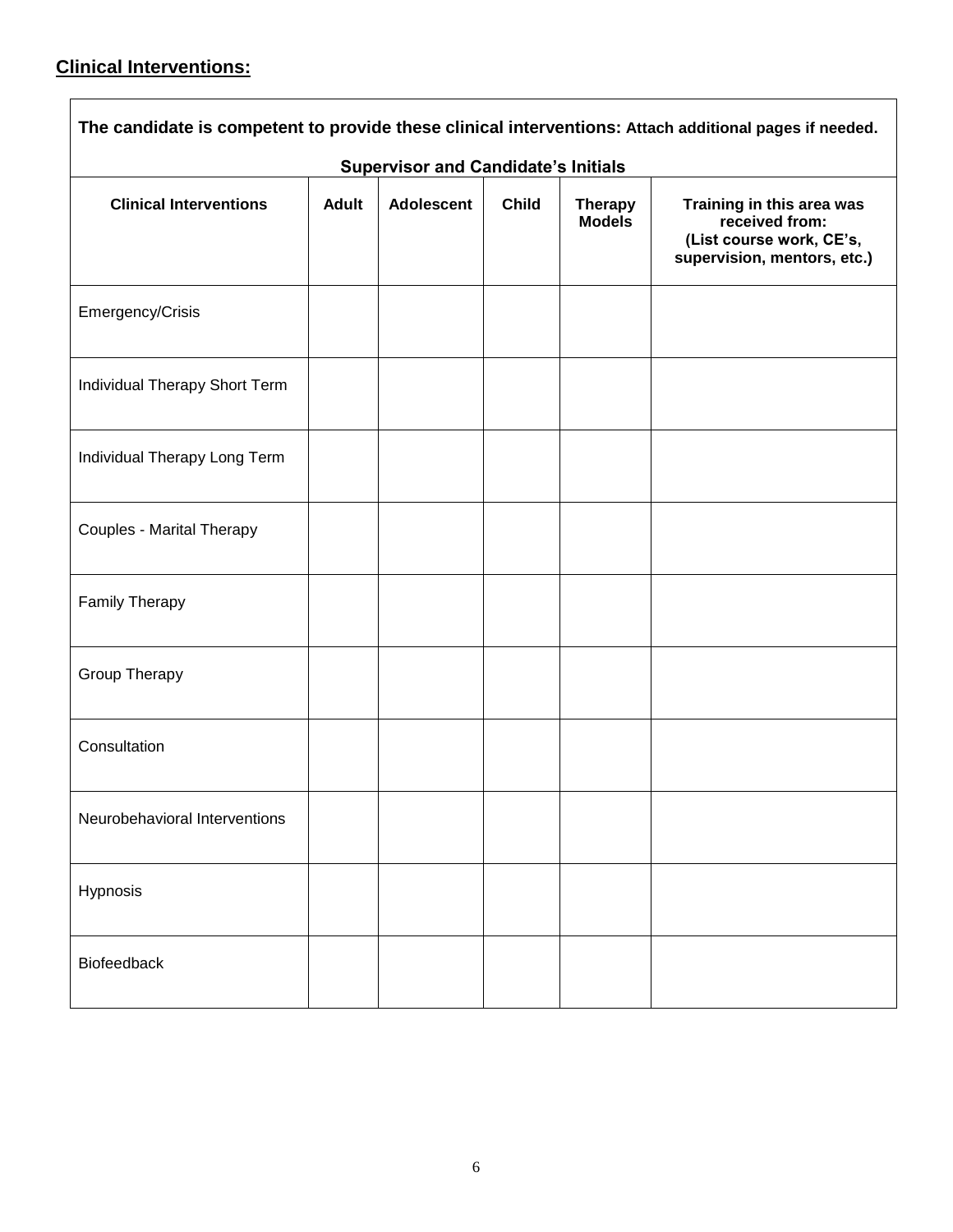### **Treatment Populations:**

**Candidate is competent to provide treatment to these populations: Attach additional pages if needed.** *\*\*\*\*\** **Under Competent: Int. = Initials – Candidate's and Supervisor's Initials** *\*\*\*\*\** **Populations Competent Competent Competent Cand 1 Sup.** (List course work, CE's, supervision, mentors. **Cand (List course work, CE's, supervision, mentors, etc.) Int. Sup. Int.** Affective Disorders Anxiety Disorders Alcohol/Drug Dependency Chronically Mentally III MR/Developmentally Delayed Elderly/Aging Eating Disorders Learning Problems Medical Illness/Pain Psychosis Autism Sexual Abuse Physical Abuse ADD/ADHD Personality Disorders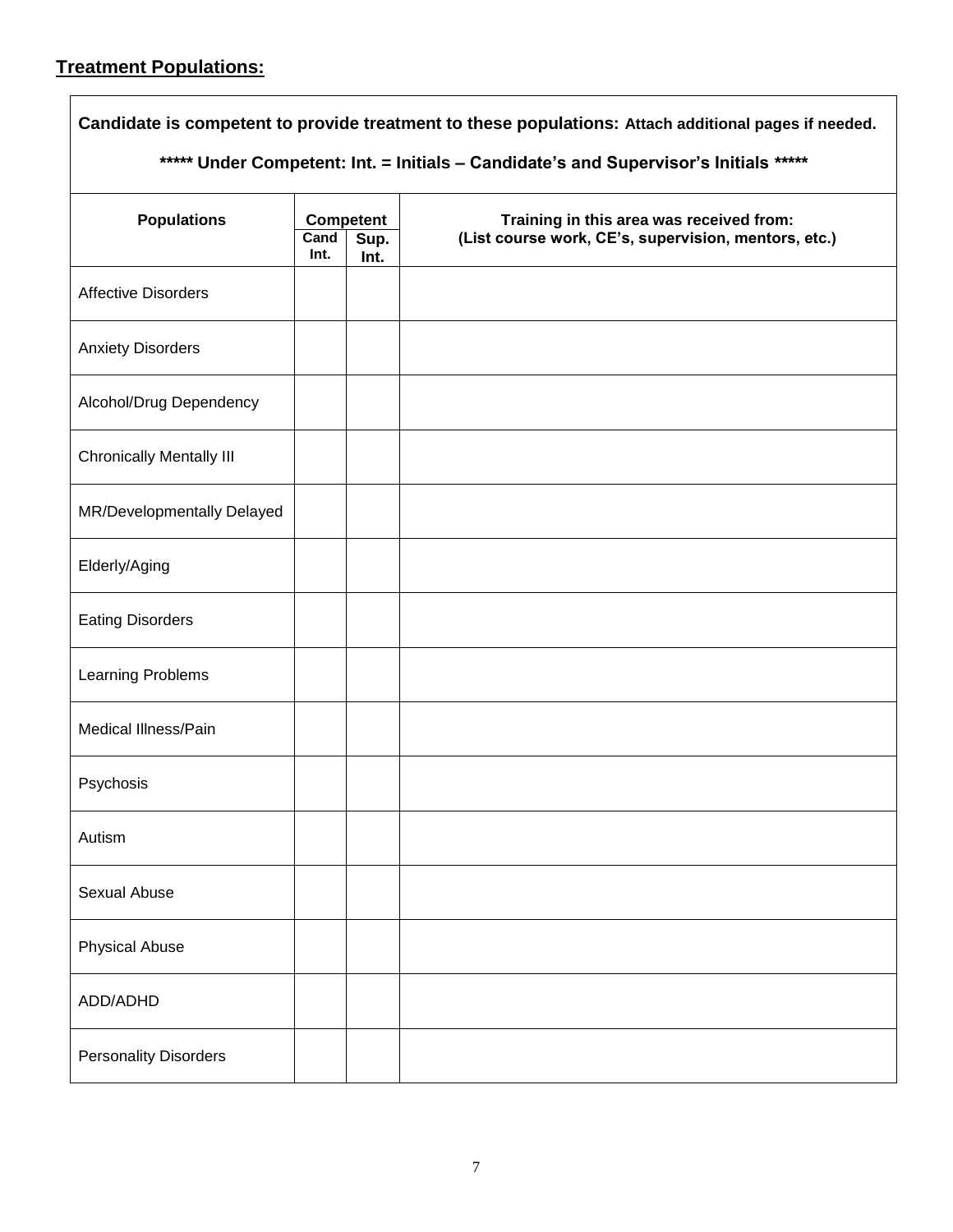# **Strengths and Weaknesses – To Be Completed by the Supervisor or the Reciprocity Candidate**

The candidate's particular clinical and professional strengths are:

| the contract of the contract of the contract of |  |
|-------------------------------------------------|--|
|                                                 |  |
|                                                 |  |
|                                                 |  |
|                                                 |  |
|                                                 |  |

The candidate's particular clinical and professional weaknesses are:

The theoretical formulation or conceptual framework to which this candidate adheres is:

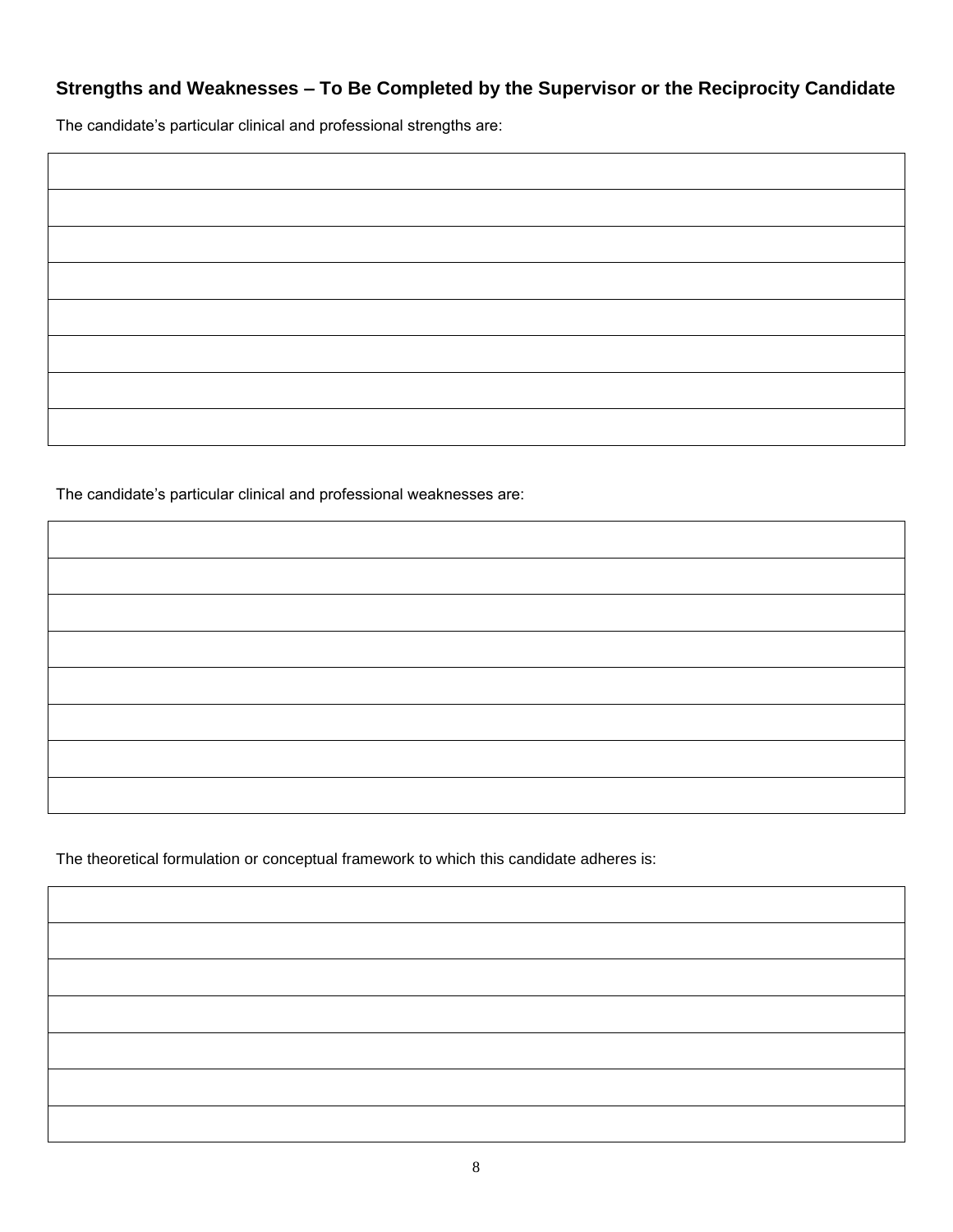## **Supervision of Licensure Candidates – Supervised Psychologists**

The Board believes that supervision of supervised psychologists is itself an area of competence that requires training in methods and models of supervision as well as knowledge of the ethical and legal responsibilities associated with the supervisory role. To competently supervise a licensure candidate requires substantial professional experience within and clarity about ones' own area(s) of professional competence and the limits to that competence. New licensees who wish to supervise candidates for licensure are expected to be able to document such training and demonstrate this with professional clarity and professional maturity.

1) If you are granted a license to practice psychology in the state of West Virginia, do you consider yourself competent to supervise candidates for licensure?

\_\_\_\_\_\_\_\_\_\_Yes \_\_\_\_\_\_\_\_\_\_ No

2.) If you answered "yes" to the question above, please describe the coursework, training and/or supervised experience in supervision you have had, as well as any other professional experience that has prepared you for the role and responsibilities of supervision.